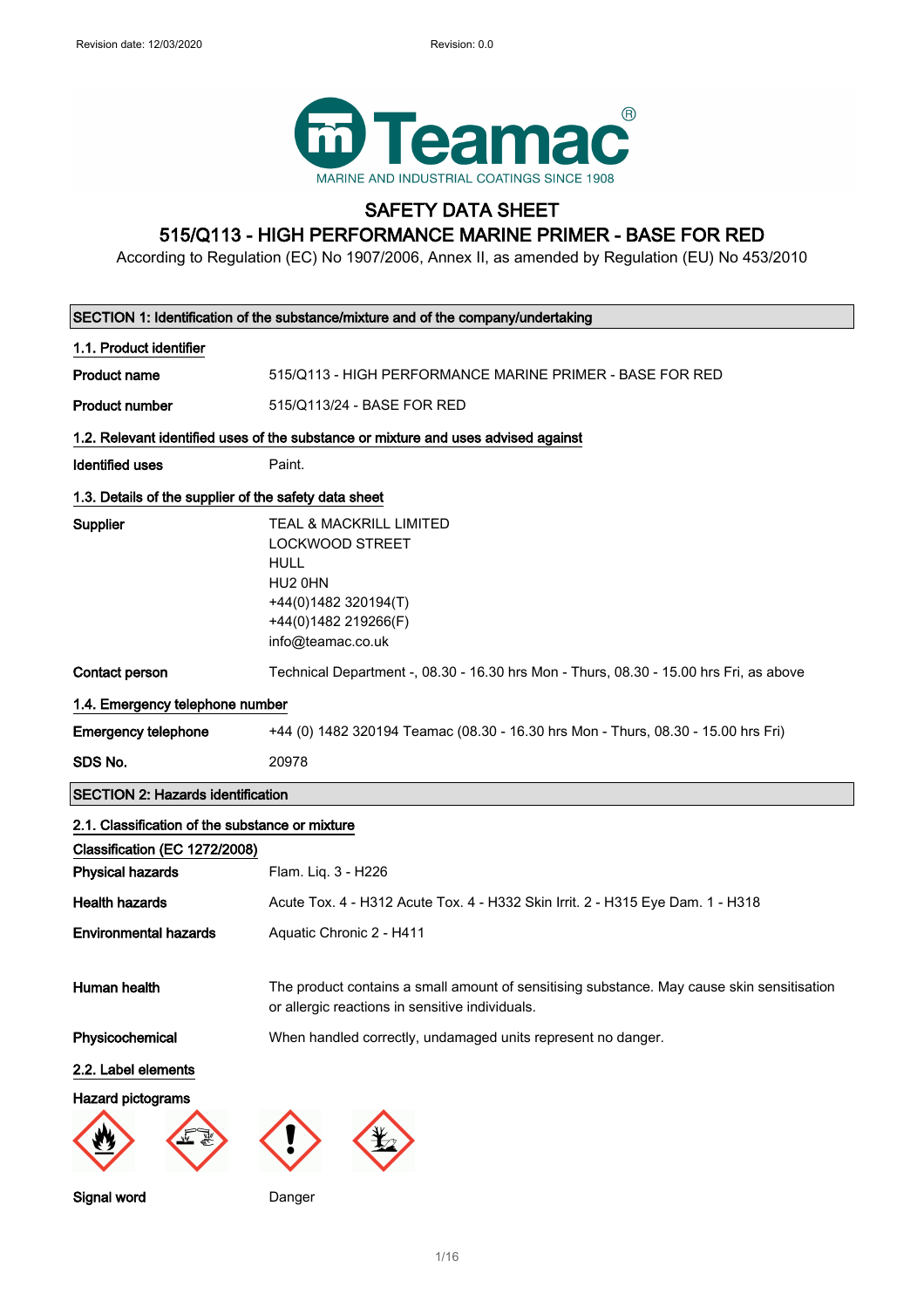| <b>Hazard statements</b>                  | H312+H332 Harmful in contact with skin or if inhaled.<br>H226 Flammable liquid and vapour.<br>H315 Causes skin irritation.<br>H318 Causes serious eye damage.<br>H411 Toxic to aquatic life with long lasting effects.                                                                                                                                                                                                                                                                                                                                                                                                                                                                                                                                                                                                       |
|-------------------------------------------|------------------------------------------------------------------------------------------------------------------------------------------------------------------------------------------------------------------------------------------------------------------------------------------------------------------------------------------------------------------------------------------------------------------------------------------------------------------------------------------------------------------------------------------------------------------------------------------------------------------------------------------------------------------------------------------------------------------------------------------------------------------------------------------------------------------------------|
| <b>Precautionary statements</b>           | P102 Keep out of reach of children.<br>P101 If medical advice is needed, have product container or label at hand.<br>P210 Keep away from heat, hot surfaces, sparks, open flames and other ignition sources. No<br>smoking.<br>P261 Avoid breathing vapour/ spray.<br>P271 Use only outdoors or in a well-ventilated area.<br>P273 Avoid release to the environment.<br>P280 Wear protective gloves/ protective clothing/ eye protection/ face protection.<br>P303+P361+P353 IF ON SKIN (or hair): Take off immediately all contaminated clothing.<br>Rinse skin with water or shower.<br>P305+P351+P338 IF IN EYES: Rinse cautiously with water for several minutes. Remove<br>contact lenses, if present and easy to do. Continue rinsing.<br>P501 Dispose of contents/ container in accordance with national regulations. |
| Contains                                  | XYLENE, 2-METHYLPROPAN-1-OL                                                                                                                                                                                                                                                                                                                                                                                                                                                                                                                                                                                                                                                                                                                                                                                                  |
| Supplementary precautionary<br>statements | P304+P340 IF INHALED: Remove person to fresh air and keep comfortable for breathing.<br>P370+P378 In case of fire: Use alcohol resistant foam, carbon dioxide or dry powder to<br>extinguish.<br>P403+P235 Store in a well-ventilated place. Keep cool.                                                                                                                                                                                                                                                                                                                                                                                                                                                                                                                                                                      |

### 2.3. Other hazards

This product does not contain any substances classified as PBT or vPvB.

## SECTION 3: Composition/information on ingredients

| 3.2. Mixtures                                                                                                             |                                   |                                                      |
|---------------------------------------------------------------------------------------------------------------------------|-----------------------------------|------------------------------------------------------|
| <b>XYLENE</b>                                                                                                             |                                   | 10-30%                                               |
| CAS number: 1330-20-7                                                                                                     | EC number: 215-535-7              | REACH registration number: 01-<br>2119488216-32-xxxx |
| <b>Classification</b><br>Flam. Liq. 3 - H226<br>Acute Tox. 4 - H312<br><b>Acute Tox. 4 - H332</b><br>Skin Irrit. 2 - H315 | Xn;R20/21,R65. Xi;R36/37/38. R10. | Classification (67/548/EEC or 1999/45/EC)            |
| 2-METHYLPROPAN-1-OL                                                                                                       |                                   | 5-10%                                                |
| CAS number: 78-83-1                                                                                                       | EC number: 201-148-0              | REACH registration number: 01-<br>2119484609-23-XXXX |
| <b>Classification</b><br>Flam. Liq. 3 - H226<br>Skin Irrit. 2 - H315<br>Eye Dam. 1 - H318<br>STOT SE 3 - H335, H336       |                                   |                                                      |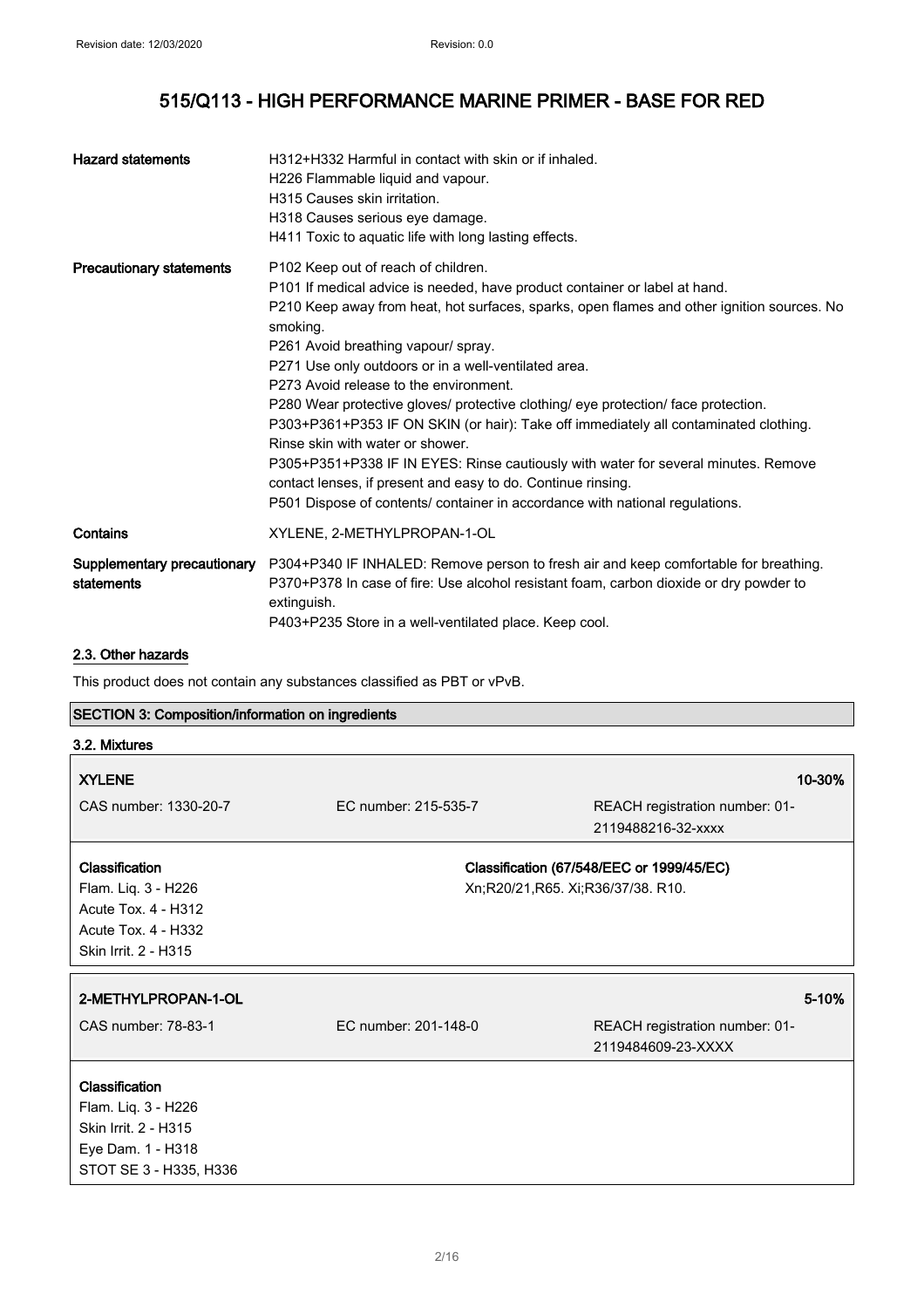| 1-METHOXY-2-PROPANOL                    |                                                                                                                                                                                                                                                                                                                            |                                 | 5-10%                                                                                         |
|-----------------------------------------|----------------------------------------------------------------------------------------------------------------------------------------------------------------------------------------------------------------------------------------------------------------------------------------------------------------------------|---------------------------------|-----------------------------------------------------------------------------------------------|
| CAS number: 107-98-2                    | EC number: 203-539-1                                                                                                                                                                                                                                                                                                       |                                 | REACH registration number: 01-<br>2119457435-35-0000                                          |
| Classification                          |                                                                                                                                                                                                                                                                                                                            |                                 | Classification (67/548/EEC or 1999/45/EC)                                                     |
| Flam. Liq. 3 - H226                     |                                                                                                                                                                                                                                                                                                                            | R <sub>10</sub> R <sub>67</sub> |                                                                                               |
| <b>STOT SE 3 - H336</b>                 |                                                                                                                                                                                                                                                                                                                            |                                 |                                                                                               |
| <b>TRIZINC BIS(ORTHOPHOSPHATE)</b>      |                                                                                                                                                                                                                                                                                                                            |                                 | $1 - 5%$                                                                                      |
|                                         |                                                                                                                                                                                                                                                                                                                            |                                 |                                                                                               |
| CAS number: 7779-90-0                   | EC number: 231-944-3                                                                                                                                                                                                                                                                                                       |                                 | REACH registration number: 01-<br>2119485044-40-0000                                          |
| M factor (Acute) = $1$                  | M factor (Chronic) = $1$                                                                                                                                                                                                                                                                                                   |                                 |                                                                                               |
| Classification                          |                                                                                                                                                                                                                                                                                                                            |                                 | Classification (67/548/EEC or 1999/45/EC)                                                     |
| Aquatic Acute 1 - H400                  |                                                                                                                                                                                                                                                                                                                            | N:R50/53                        |                                                                                               |
| Aquatic Chronic 1 - H410                |                                                                                                                                                                                                                                                                                                                            |                                 |                                                                                               |
|                                         | The Full Text for all R-Phrases and Hazard Statements are Displayed in Section 16.                                                                                                                                                                                                                                         |                                 |                                                                                               |
| <b>SECTION 4: First aid measures</b>    |                                                                                                                                                                                                                                                                                                                            |                                 |                                                                                               |
| 4.1. Description of first aid measures  |                                                                                                                                                                                                                                                                                                                            |                                 |                                                                                               |
| <b>General information</b>              | Move affected person to fresh air and keep warm and at rest in a position comfortable for<br>breathing. Never give anything by mouth to an unconscious person.                                                                                                                                                             |                                 |                                                                                               |
| Inhalation                              | Remove affected person from source of contamination. Move affected person to fresh air and<br>keep warm and at rest in a position comfortable for breathing. Get medical attention if any<br>discomfort continues. Place unconscious person on their side in the recovery position and<br>ensure breathing can take place. |                                 |                                                                                               |
| Ingestion                               | Give a few small glasses of water or milk to drink. Never give anything by mouth to an<br>unconscious person. Do not induce vomiting. Get medical attention if any discomfort<br>continues.                                                                                                                                |                                 |                                                                                               |
| Skin contact                            | Remove affected person from source of contamination. Rinse immediately with plenty of<br>water. Remove contaminated clothing. Get medical attention if irritation persists after washing.                                                                                                                                  |                                 |                                                                                               |
| Eye contact                             | Rinse immediately with plenty of water. Remove any contact lenses and open eyelids wide<br>apart. Continue to rinse for at least 15 minutes. Get medical attention immediately. Continue<br>to rinse.                                                                                                                      |                                 |                                                                                               |
|                                         | 4.2. Most important symptoms and effects, both acute and delayed                                                                                                                                                                                                                                                           |                                 |                                                                                               |
| <b>General information</b>              | Get medical attention promptly if symptoms occur after washing.                                                                                                                                                                                                                                                            |                                 |                                                                                               |
|                                         | 4.3. Indication of any immediate medical attention and special treatment needed                                                                                                                                                                                                                                            |                                 |                                                                                               |
| Notes for the doctor                    | No specific recommendations. If in doubt, get medical attention promptly.                                                                                                                                                                                                                                                  |                                 |                                                                                               |
| <b>SECTION 5: Firefighting measures</b> |                                                                                                                                                                                                                                                                                                                            |                                 |                                                                                               |
| 5.1. Extinguishing media                |                                                                                                                                                                                                                                                                                                                            |                                 |                                                                                               |
| Suitable extinguishing media            | media: Water spray, fog or mist. Foam, carbon dioxide or dry powder.                                                                                                                                                                                                                                                       |                                 | Use fire-extinguishing media suitable for the surrounding fire. Extinguish with the following |

Unsuitable extinguishing media Do not use water jet as an extinguisher, as this will spread the fire.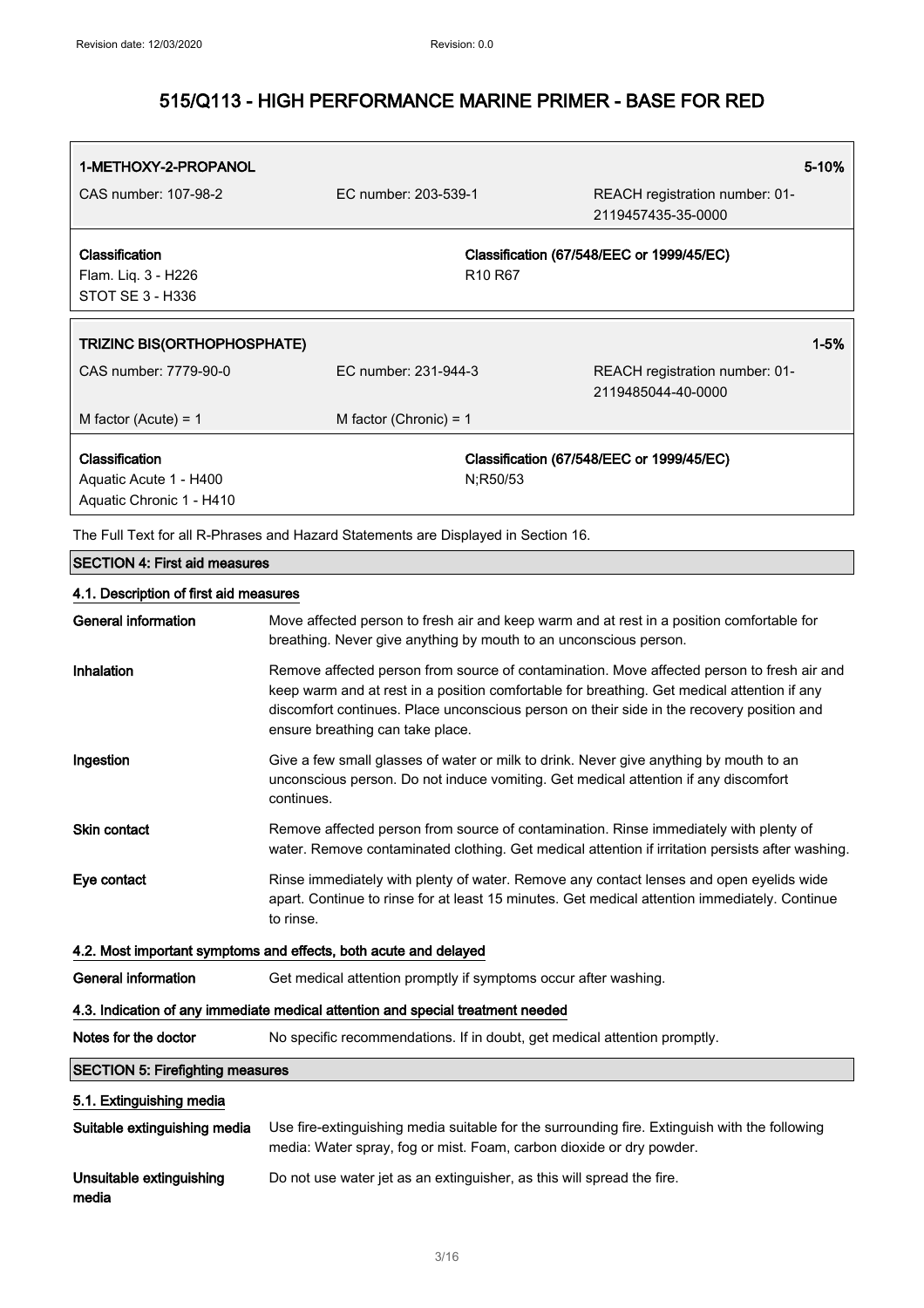| Specific hazards                                                  | Toxic gases or vapours.                                                                                                                                                                                                                                                                                                                                                                                                                                                                                                                                                                                         |  |
|-------------------------------------------------------------------|-----------------------------------------------------------------------------------------------------------------------------------------------------------------------------------------------------------------------------------------------------------------------------------------------------------------------------------------------------------------------------------------------------------------------------------------------------------------------------------------------------------------------------------------------------------------------------------------------------------------|--|
| 5.3. Advice for firefighters                                      |                                                                                                                                                                                                                                                                                                                                                                                                                                                                                                                                                                                                                 |  |
| Protective actions during<br>firefighting                         | Avoid breathing fire gases or vapours. Containers close to fire should be removed or cooled<br>with water.                                                                                                                                                                                                                                                                                                                                                                                                                                                                                                      |  |
| Special protective equipment<br>for firefighters                  | Wear positive-pressure self-contained breathing apparatus (SCBA) and appropriate protective<br>clothing.                                                                                                                                                                                                                                                                                                                                                                                                                                                                                                        |  |
| <b>SECTION 6: Accidental release measures</b>                     |                                                                                                                                                                                                                                                                                                                                                                                                                                                                                                                                                                                                                 |  |
|                                                                   | 6.1. Personal precautions, protective equipment and emergency procedures                                                                                                                                                                                                                                                                                                                                                                                                                                                                                                                                        |  |
| <b>Personal precautions</b>                                       | Avoid inhalation of vapours and contact with skin and eyes. Provide adequate ventilation.<br>Wear protective clothing as described in Section 8 of this safety data sheet.                                                                                                                                                                                                                                                                                                                                                                                                                                      |  |
| 6.2. Environmental precautions                                    |                                                                                                                                                                                                                                                                                                                                                                                                                                                                                                                                                                                                                 |  |
| <b>Environmental precautions</b>                                  | Avoid discharge into drains or watercourses or onto the ground. Contain spillage with sand,<br>earth or other suitable non-combustible material. Spillages or uncontrolled discharges into<br>watercourses must be reported immediately to the Environmental Agency or other appropriate<br>regulatory body.                                                                                                                                                                                                                                                                                                    |  |
| 6.3. Methods and material for containment and cleaning up         |                                                                                                                                                                                                                                                                                                                                                                                                                                                                                                                                                                                                                 |  |
| Methods for cleaning up                                           | Avoid the spillage or runoff entering drains, sewers or watercourses. Absorb in vermiculite, dry<br>sand or earth and place into containers. Collect and place in suitable waste disposal<br>containers and seal securely. For waste disposal, see Section 13.                                                                                                                                                                                                                                                                                                                                                  |  |
| 6.4. Reference to other sections                                  |                                                                                                                                                                                                                                                                                                                                                                                                                                                                                                                                                                                                                 |  |
| Reference to other sections                                       | For personal protection, see Section 8.                                                                                                                                                                                                                                                                                                                                                                                                                                                                                                                                                                         |  |
| <b>SECTION 7: Handling and storage</b>                            |                                                                                                                                                                                                                                                                                                                                                                                                                                                                                                                                                                                                                 |  |
| 7.1. Precautions for safe handling                                |                                                                                                                                                                                                                                                                                                                                                                                                                                                                                                                                                                                                                 |  |
| <b>Usage precautions</b>                                          | Avoid inhalation of vapours. Avoid spilling. Avoid contact with skin and eyes. Do not eat, drink<br>or smoke when using the product. Good personal hygiene procedures should be<br>implemented. Wash hands and any other contaminated areas of the body with soap and<br>water before leaving the work site. The Manual Handling Operations Regulations may apply to<br>the handling of containers of this product. For products sold by weight refer to the guide net<br>weight indicated on the container. Allowance will have to be made for the immediate<br>packaging to give an approximate gross weight. |  |
| 7.2. Conditions for safe storage, including any incompatibilities |                                                                                                                                                                                                                                                                                                                                                                                                                                                                                                                                                                                                                 |  |
| <b>Storage precautions</b>                                        | Store in tightly closed original container in a dry, cool and well-ventilated place. Store in<br>closed original container at temperatures between 5°C and 25°C. Protect from freezing and<br>direct sunlight. Keep containers upright.                                                                                                                                                                                                                                                                                                                                                                         |  |
| 7.3. Specific end use(s)                                          |                                                                                                                                                                                                                                                                                                                                                                                                                                                                                                                                                                                                                 |  |
| Specific end use(s)                                               | The identified uses for this product are detailed in Section 1.2.                                                                                                                                                                                                                                                                                                                                                                                                                                                                                                                                               |  |
| Usage description                                                 | Collect and place in suitable waste disposal containers and seal securely. Label the<br>containers containing waste and contaminated materials and remove from the area as soon<br>as possible.                                                                                                                                                                                                                                                                                                                                                                                                                 |  |
|                                                                   |                                                                                                                                                                                                                                                                                                                                                                                                                                                                                                                                                                                                                 |  |

### 5.2. Special hazards arising from the substance or mixture

SECTION 8: Exposure controls/Personal protection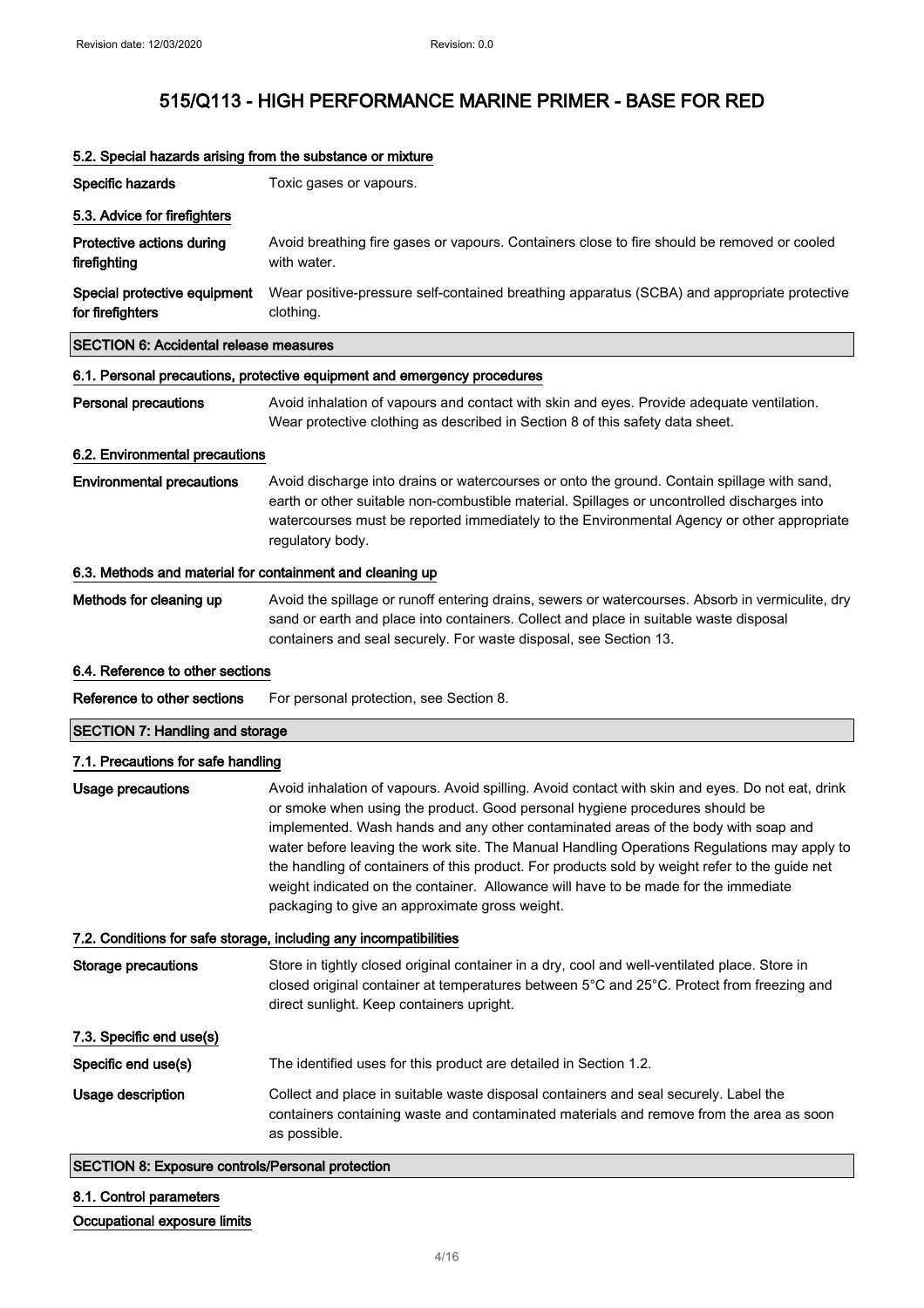### XYLENE

Long-term exposure limit (8-hour TWA): WEL 50 ppm 220 mg/m<sup>3</sup> Short-term exposure limit (15-minute): WEL 100 ppm 441 mg/m<sup>3</sup>

### 2-METHYLPROPAN-1-OL

Long-term exposure limit (8-hour TWA): WEL 50 ppm 154 mg/m<sup>3</sup> Short-term exposure limit (15-minute): WEL 75 ppm 231 mg/m<sup>3</sup>

#### 1-METHOXY-2-PROPANOL

Long-term exposure limit (8-hour TWA): WEL 100 ppm 375 mg/m<sup>3</sup> Short-term exposure limit (15-minute): WEL 150 ppm 560 mg/m<sup>3</sup> Sk

#### TRIZINC BIS(ORTHOPHOSPHATE)

Long-term exposure limit (8-hour TWA): 10 mg/m<sup>3</sup> WEL = Workplace Exposure Limit Sk = Can be absorbed through the skin.

### XYLENE (CAS: 1330-20-7)

| <b>DNEL</b> | Consumer - Oral; Long term systemic effects: 1.6 mg/kg/day<br>Consumer - Dermal; Long term systemic effects: 108 mg/kg/day<br>Consumer - Inhalation; Long term systemic effects: 14.8 mg/m <sup>3</sup><br>Industry - Dermal; Long term systemic effects: 180 mg/kg/day<br>Industry - Inhalation; Long term systemic effects: 77 mg/m <sup>3</sup><br>Industry - Inhalation; Short term local effects: 289 mg/m <sup>3</sup> |
|-------------|------------------------------------------------------------------------------------------------------------------------------------------------------------------------------------------------------------------------------------------------------------------------------------------------------------------------------------------------------------------------------------------------------------------------------|
| <b>PNEC</b> | - Fresh water; 0.327 mg/l<br>- marine water; 0.327 mg/l<br>- Intermittent release; 0.327 mg/l<br>- Sediment (Freshwater); 12.46 mg/kg<br>- Sediment (Marinewater); 12.46 mg/kg<br>- Soil; 2.31 mg/kg<br>- STP; 6.58 mg/kg                                                                                                                                                                                                    |
|             | 2-METHYLPROPAN-1-OL (CAS: 78-83-1)                                                                                                                                                                                                                                                                                                                                                                                           |
| <b>DNEL</b> | Workers - Inhalation; Long term local effects: 310 mg/m <sup>3</sup><br>Consumer - Inhalation; Short term local effects: 55 mg/m <sup>3</sup>                                                                                                                                                                                                                                                                                |
|             | 1-METHOXY-2-PROPANOL (CAS: 107-98-2)                                                                                                                                                                                                                                                                                                                                                                                         |
| <b>DNEL</b> | Workers - Inhalation; Short term local effects: 553.5 mg/m <sup>3</sup><br>Workers - Dermal; Long term systemic effects: 183 mg/kg/day<br>Workers - Inhalation; Long term systemic effects: 369 mg/m <sup>3</sup><br>Consumer - Dermal; Long term systemic effects: 78 mg/kg/day<br>Consumer - Inhalation; Long term systemic effects: 43.9 mg/m <sup>3</sup><br>Consumer - Oral; Long term systemic effects: 33 mg/kg/day   |
| <b>PNEC</b> | - Fresh water; 10 mg/l<br>- marine water; 1 mg/l<br>- Intermittent release; 100 mg/l<br>- STP; 100 mg/l<br>- Sediment (Freshwater); 52.3 mg/kg<br>- Sediment (Marinewater); 5.2 mg/kg<br>- Soil; 4.59 mg/kg                                                                                                                                                                                                                  |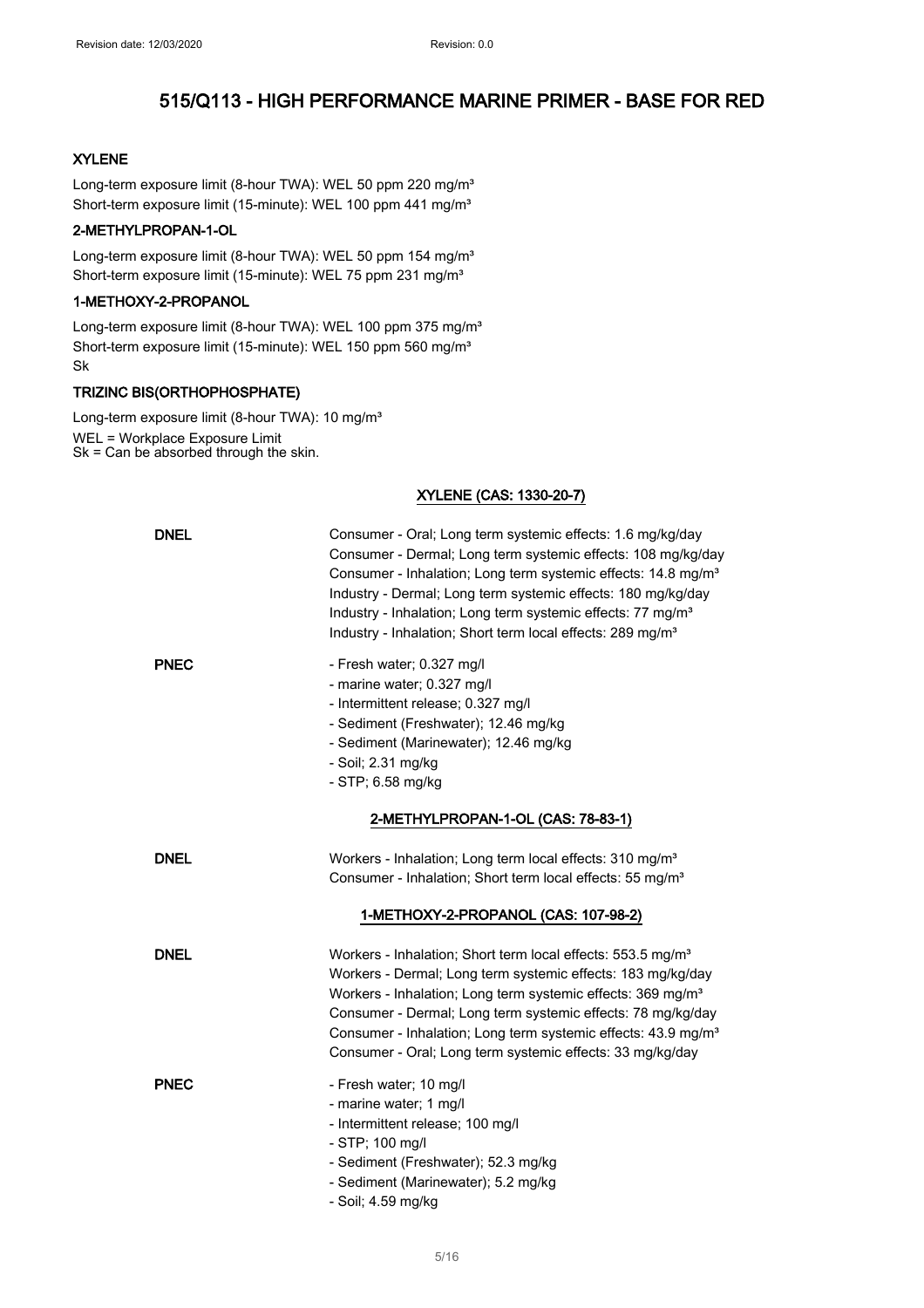### TRIZINC BIS(ORTHOPHOSPHATE) (CAS: 7779-90-0)

| <b>DNEL</b> | - Inhalation; : 1.0 soluble $Zn$ mg/m <sup>3</sup><br>Consumer - Oral; Long term systemic effects: 0.83 mg/kg/day<br>- Inhalation; : 5.0 insoluble $Zn$ mg/m <sup>3</sup><br>Consumer - Inhalation; Long term systemic effects: 2.5 mg/m <sup>3</sup><br>Professional - Inhalation; Long term systemic effects: 5 mg/m <sup>3</sup><br>Consumer - Dermal; Long term systemic effects: 83 mg/kg/day<br>Professional - Dermal; Long term systemic effects: 83 mg/kg/day |
|-------------|-----------------------------------------------------------------------------------------------------------------------------------------------------------------------------------------------------------------------------------------------------------------------------------------------------------------------------------------------------------------------------------------------------------------------------------------------------------------------|
| <b>PNEC</b> | - Fresh water; 0.02 Zn mg/l<br>- marine water; 0.006 Zn mg/l<br>- Sediment (Freshwater); 117.8 mg/kg<br>- Sediment (Marinewater); 56.5 Zn mg/kg<br>- Soil; 35.6 Zn mg/kg                                                                                                                                                                                                                                                                                              |

- STP; 0.1 Zn mg/l

### 8.2. Exposure controls

### Protective equipment







| Appropriate engineering<br>controls | Provide adequate ventilation. Avoid inhalation of vapours. Observe any occupational<br>exposure limits for the product or ingredients.                                                                                                                                                                                                                                                                                                                                                                                                                                                                                                                                                                                                                                                                                                                                                                                                                                                                                                                                                                                                          |
|-------------------------------------|-------------------------------------------------------------------------------------------------------------------------------------------------------------------------------------------------------------------------------------------------------------------------------------------------------------------------------------------------------------------------------------------------------------------------------------------------------------------------------------------------------------------------------------------------------------------------------------------------------------------------------------------------------------------------------------------------------------------------------------------------------------------------------------------------------------------------------------------------------------------------------------------------------------------------------------------------------------------------------------------------------------------------------------------------------------------------------------------------------------------------------------------------|
| Personal protection                 | Unprotected persons should be kept away from treated areas.                                                                                                                                                                                                                                                                                                                                                                                                                                                                                                                                                                                                                                                                                                                                                                                                                                                                                                                                                                                                                                                                                     |
| Eye/face protection                 | Eyewear complying with an approved standard should be worn if a risk assessment indicates<br>eye contact is possible. The following protection should be worn: Chemical splash goggles.                                                                                                                                                                                                                                                                                                                                                                                                                                                                                                                                                                                                                                                                                                                                                                                                                                                                                                                                                         |
| Hand protection                     | To protect hands from chemicals, gloves should comply with European Standards EN388 and<br>374. As a general principle, exposure should be managed by means other than the provision<br>of protective gloves. Manufacturer's performance data suggest that the optimum glove for use<br>should be: Viton rubber (fluoro rubber). Thickness: > 0.2 mm Permeation breakthrough time<br>according to EN374 - class: (1-6) e.g. minimum 480 mins. or Polyvinyl alcohol (PVA).<br>Thickness: 0.2 - 0.3 mm Permeation breakthrough time according to EN374 - class: (1-6) e.g.<br>minimum 240 mins. or Polyethylene. Thickness: > 0.062 mm Permeation breakthrough time<br>according to EN374 - class: (1-6) e.g. minimum 480 mins. Caution: The performance of<br>gloves under actual working conditions can be significantly affected by many factors and the<br>information provided according to EN374 may not accord with what is achieved in practice.<br>We recommend that expert professional advice is sought that takes into account of the work<br>processes and working environment applicable for each task where gloves are to be worn. |
| Other skin and body<br>protection   | Wear appropriate clothing to prevent reasonably probable skin contact.                                                                                                                                                                                                                                                                                                                                                                                                                                                                                                                                                                                                                                                                                                                                                                                                                                                                                                                                                                                                                                                                          |
| Hygiene measures                    | Use engineering controls to reduce air contamination to permissible exposure level. No<br>specific hygiene procedures recommended but good personal hygiene practices should<br>always be observed when working with chemical products.                                                                                                                                                                                                                                                                                                                                                                                                                                                                                                                                                                                                                                                                                                                                                                                                                                                                                                         |
| <b>Respiratory protection</b>       | Respiratory protection may be required if excessive airborne contamination occurs. In case of<br>inadequate ventilation or risk of inhalation of vapours, use suitable respiratory equipment with<br>combination filter (type A2/P3).                                                                                                                                                                                                                                                                                                                                                                                                                                                                                                                                                                                                                                                                                                                                                                                                                                                                                                           |
|                                     |                                                                                                                                                                                                                                                                                                                                                                                                                                                                                                                                                                                                                                                                                                                                                                                                                                                                                                                                                                                                                                                                                                                                                 |

### SECTION 9: Physical and chemical properties

### 9.1. Information on basic physical and chemical properties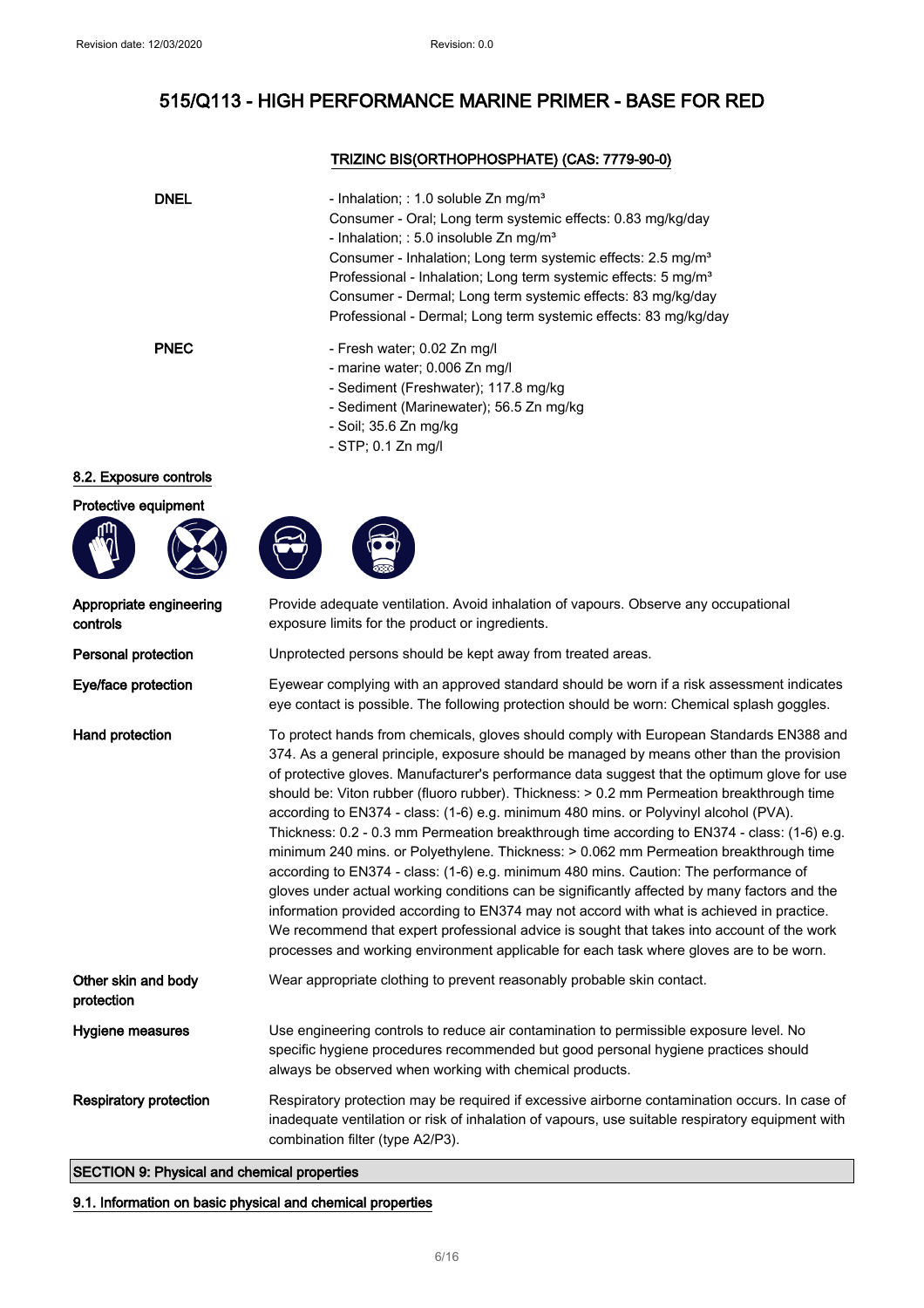| Appearance                                      | Liquid                                                                                                         |
|-------------------------------------------------|----------------------------------------------------------------------------------------------------------------|
| Colour                                          | Grey. or Red.                                                                                                  |
| Odour                                           | Aromatic. Solvent.                                                                                             |
| <b>Odour threshold</b>                          | No information available.                                                                                      |
| рH                                              | Not applicable.                                                                                                |
| <b>Melting point</b>                            | Not applicable.                                                                                                |
| Initial boiling point and range                 | 137 (Xylene)°C                                                                                                 |
| Flash point                                     | > 23°C < 60°C Closed cup.                                                                                      |
| <b>Evaporation rate</b>                         | Not determined.                                                                                                |
| <b>Evaporation factor</b>                       | Not determined.                                                                                                |
| Flammability (solid, gas)                       | Not determined.                                                                                                |
| Upper/lower flammability or<br>explosive limits | Lower flammable/explosive limit: 1.1 (xylene) g/100 g Upper flammable/explosive limit: 7.0<br>(xylene) g/100 g |
| Other flammability                              | Not determined.                                                                                                |
| Vapour pressure                                 | 1.1 (Xylene) kPa @ °C                                                                                          |
| Vapour density                                  | heavier than air                                                                                               |
| <b>Relative density</b>                         | ~1.10 - 1.30 depending on colour @ @ 20C°C                                                                     |
| <b>Bulk density</b>                             | Not applicable.                                                                                                |
| Solubility(ies)                                 | Soluble in the following materials: Aromatic solvents.                                                         |
| <b>Partition coefficient</b>                    | Not determined.                                                                                                |
| Auto-ignition temperature                       | 270 (Xylene)°C                                                                                                 |
| <b>Decomposition Temperature</b>                | Not determined.                                                                                                |
| <b>Viscosity</b>                                | 1.0 - 4.0 (ICI Cone & Plate) P @ 25°C                                                                          |
| <b>Explosive properties</b>                     | Not determined.                                                                                                |
| Explosive under the influence<br>of a flame     | Not considered to be explosive.                                                                                |
| <b>Oxidising properties</b>                     | Does not meet the criteria for classification as oxidising.                                                    |
| 9.2. Other information                          |                                                                                                                |
| <b>Volatility</b>                               | approx. 40% when mixed with activator                                                                          |
| Volatile organic compound                       | EU: (cat A/j): 500 g/l 2010. This product contains a maximum VOC content of <500 (when<br>mixed) g/litre.      |
| <b>SECTION 10: Stability and reactivity</b>     |                                                                                                                |
| 10.1. Reactivity                                |                                                                                                                |
| Reactivity                                      | There are no known reactivity hazards associated with this product.                                            |
| 10.2. Chemical stability                        |                                                                                                                |
| <b>Stability</b>                                | Stable at normal ambient temperatures and when used as recommended.                                            |
| 10.3. Possibility of hazardous reactions        |                                                                                                                |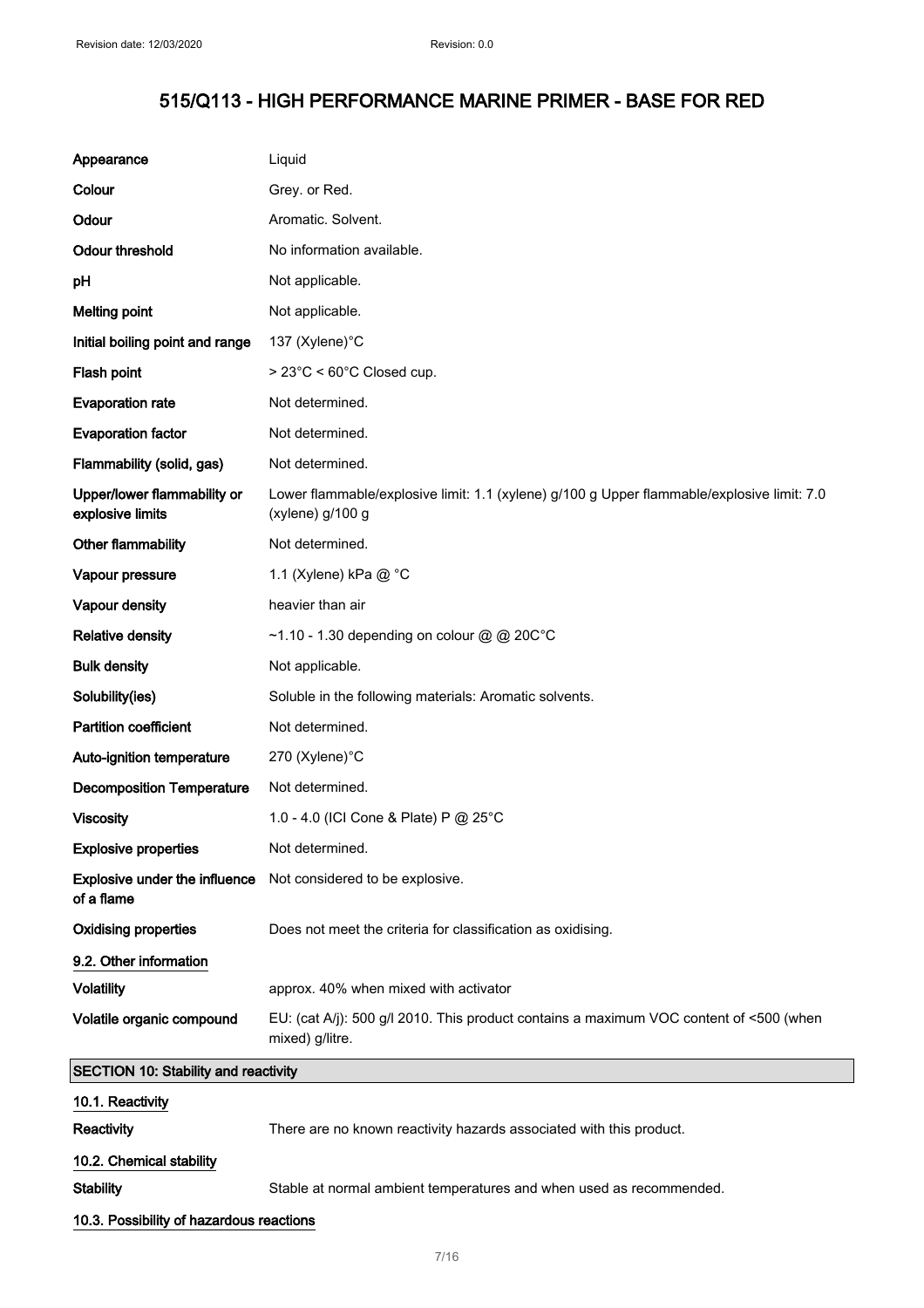| Possibility of hazardous<br>reactions                        | Will not occur                                                                                                                                                                                                                                                                                               |
|--------------------------------------------------------------|--------------------------------------------------------------------------------------------------------------------------------------------------------------------------------------------------------------------------------------------------------------------------------------------------------------|
| 10.4. Conditions to avoid                                    |                                                                                                                                                                                                                                                                                                              |
| <b>Conditions to avoid</b>                                   | Not known.                                                                                                                                                                                                                                                                                                   |
| 10.5. Incompatible materials                                 |                                                                                                                                                                                                                                                                                                              |
| Materials to avoid                                           | Strong acids. Alkalis - inorganic. Amines. Mercaptans (thiols).                                                                                                                                                                                                                                              |
| 10.6. Hazardous decomposition products                       |                                                                                                                                                                                                                                                                                                              |
| Hazardous decomposition<br>products                          | Oxides of carbon. Thermal decomposition or combustion may liberate carbon oxides and<br>other toxic gases or vapours.                                                                                                                                                                                        |
| <b>SECTION 11: Toxicological information</b>                 |                                                                                                                                                                                                                                                                                                              |
| 11.1. Information on toxicological effects                   |                                                                                                                                                                                                                                                                                                              |
| <b>Toxicological effects</b>                                 | No data recorded.                                                                                                                                                                                                                                                                                            |
| Acute toxicity - dermal<br>ATE dermal (mg/kg)                | 1,100.0                                                                                                                                                                                                                                                                                                      |
| Acute toxicity - inhalation<br>ATE inhalation (vapours mg/l) | 11.0                                                                                                                                                                                                                                                                                                         |
| <b>Aspiration hazard</b><br>Aspiration hazard                | Kinematic viscosity <= 20.5 mm2/s.                                                                                                                                                                                                                                                                           |
| <b>General information</b>                                   | The product contains small amounts of organic solvents. Extensive use of the product in<br>areas with inadequate ventilation may result in the accumulation of hazardous vapour<br>concentrations. Prolonged and repeated contact with solvents over a long period may lead to<br>permanent health problems. |
| Inhalation                                                   | May cause inhalation hypersensitivity (occupational asthma) in sensitive individuals.                                                                                                                                                                                                                        |
| Ingestion                                                    | Harmful if swallowed. Ingestion may cause severe irritation of the mouth, the oesophagus and<br>the gastrointestinal tract.                                                                                                                                                                                  |
| Skin contact                                                 | Irritating to skin. May cause sensitisation by skin contact.                                                                                                                                                                                                                                                 |
| Eye contact                                                  | Causes serious eye damage. Symptoms following overexposure may include the following:<br>Pain. Profuse watering of the eyes. Redness.                                                                                                                                                                        |
| Acute and chronic health<br>hazards                          | May cause sensitisation by skin contact. Delayed appearance of the complaints and<br>development of hypersensitivity (difficulty breathing, coughing, asthma) are possible.                                                                                                                                  |
| Route of exposure                                            | Inhalation Skin absorption. Ingestion. Skin and/or eye contact.                                                                                                                                                                                                                                              |
| <b>Medical considerations</b>                                | Skin disorders and allergies.                                                                                                                                                                                                                                                                                |
| Toxicological information on ingredients.                    |                                                                                                                                                                                                                                                                                                              |

#### XYLENE

| Acute toxicity - oral                 |         |  |
|---------------------------------------|---------|--|
| Acute toxicity oral (LD <sub>50</sub> | 3,523.0 |  |
| mg/kg)                                |         |  |
| Species                               | Rat     |  |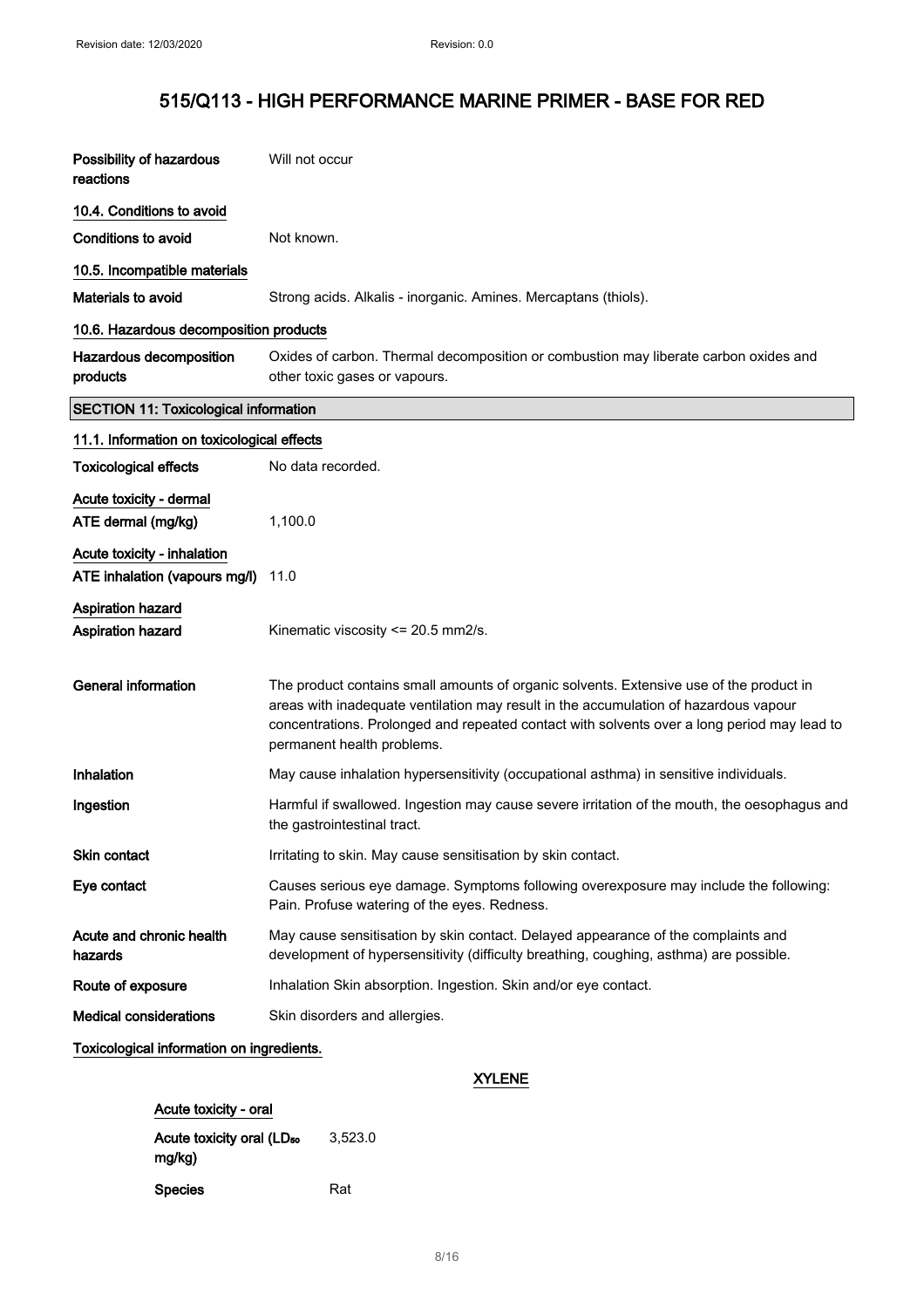| ATE oral (mg/kg)                                          | 3,523.0                                                                                   |
|-----------------------------------------------------------|-------------------------------------------------------------------------------------------|
| Acute toxicity - dermal                                   |                                                                                           |
| ATE dermal (mg/kg)                                        | 1,100.0                                                                                   |
| Acute toxicity - inhalation                               |                                                                                           |
| <b>ATE inhalation (vapours</b><br>mg/l)                   | 11.0                                                                                      |
| Serious eye damage/irritation                             |                                                                                           |
| Serious eye<br>damage/irritation                          | Severely irritating to skin. Irritation of eyes is assumed. No testing is needed.         |
| Respiratory sensitisation                                 |                                                                                           |
| Respiratory sensitisation                                 | Not sensitising.                                                                          |
| Skin sensitisation                                        |                                                                                           |
| <b>Skin sensitisation</b>                                 | Not sensitising.                                                                          |
| Carcinogenicity                                           |                                                                                           |
| Carcinogenicity                                           | There is no evidence that the product can cause cancer.                                   |
| Reproductive toxicity                                     |                                                                                           |
| Reproductive toxicity -<br>fertility                      | This substance has no evidence of toxicity to reproduction.                               |
| Aspiration hazard                                         |                                                                                           |
| Aspiration hazard                                         | Kinematic viscosity <= 20.5 mm2/s.                                                        |
|                                                           |                                                                                           |
| Inhalation                                                | Harmful by inhalation.                                                                    |
| Ingestion                                                 | Pneumonia may be the result if vomited material containing solvents reaches the<br>lungs. |
| Skin contact                                              | Harmful in contact with skin.                                                             |
| Eye contact                                               | May cause severe eye irritation.                                                          |
| <b>Target organs</b>                                      | Central nervous system Liver                                                              |
|                                                           | 2-METHYLPROPAN-1-OL                                                                       |
| Acute toxicity - oral                                     |                                                                                           |
| Acute toxicity oral (LD <sub>50</sub><br>mg/kg)           | 2,830.0                                                                                   |
| <b>Species</b>                                            | Rat                                                                                       |
| ATE oral (mg/kg)                                          | 2,830.0                                                                                   |
| Acute toxicity - dermal                                   |                                                                                           |
| Acute toxicity dermal (LD <sub>50</sub> 2,100.0<br>mg/kg) |                                                                                           |
| <b>Species</b>                                            | Rat                                                                                       |
| ATE dermal (mg/kg)                                        | 2,100.0                                                                                   |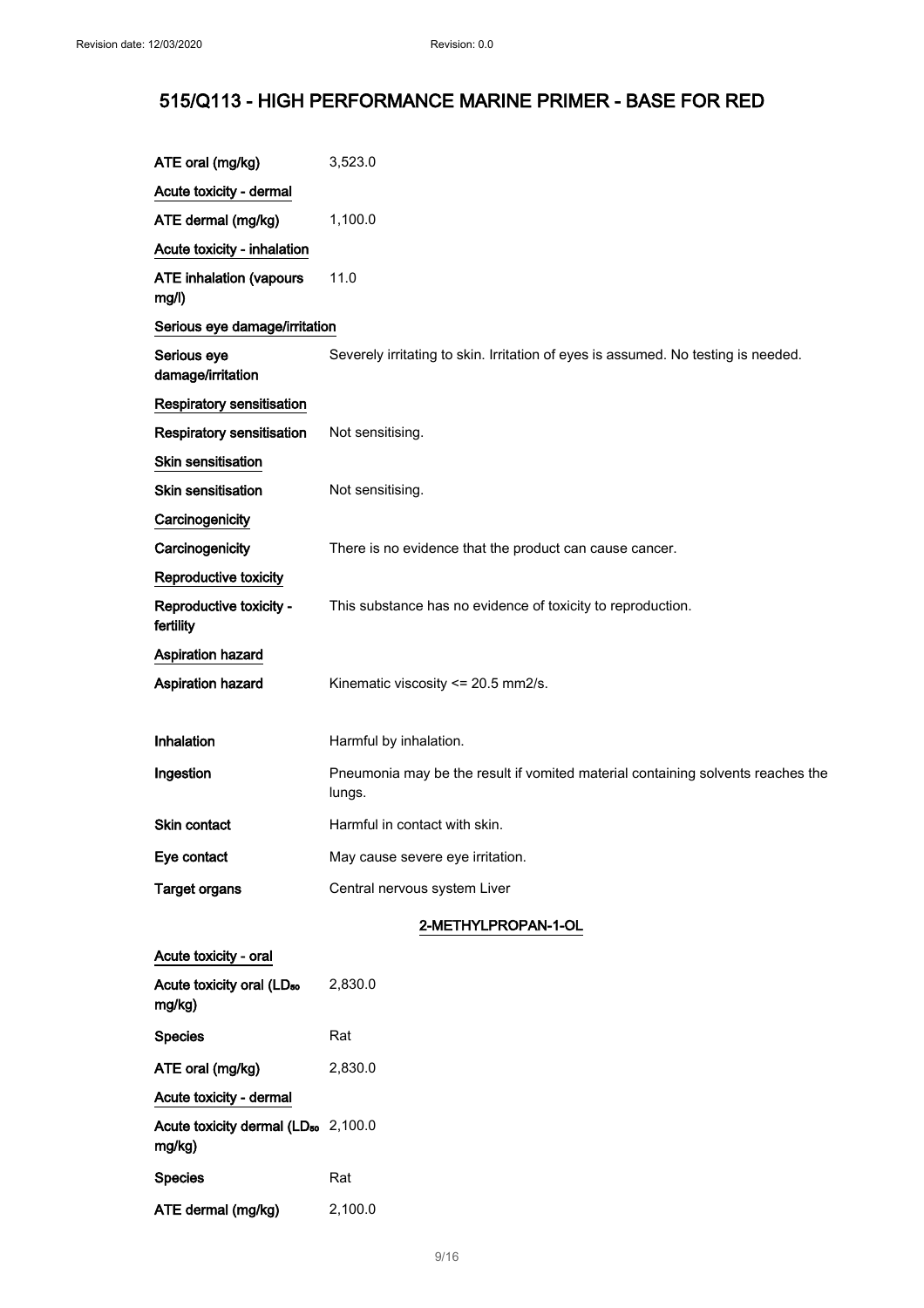| Skin corrosion/irritation                                 |                                                  |  |
|-----------------------------------------------------------|--------------------------------------------------|--|
| Animal data                                               | Non Corrosive to skin.                           |  |
| Skin sensitisation                                        |                                                  |  |
| <b>Skin sensitisation</b>                                 | Not sensitising.                                 |  |
| Germ cell mutagenicity                                    |                                                  |  |
| Genotoxicity - in vivo                                    | Data lacking.                                    |  |
| Carcinogenicity                                           |                                                  |  |
| Carcinogenicity                                           | No evidence of carcinogenicity in animal studies |  |
| Reproductive toxicity                                     |                                                  |  |
| Reproductive toxicity -<br>development                    | Data lacking.                                    |  |
| <b>Inhalation</b>                                         | Irritating to respiratory system.                |  |
| Eye contact                                               | May cause severe eye irritation.                 |  |
|                                                           | 1-METHOXY-2-PROPANOL                             |  |
| Acute toxicity - oral                                     |                                                  |  |
| Acute toxicity oral (LD <sub>50</sub><br>mg/kg)           | 4,016.0                                          |  |
| <b>Species</b>                                            | Rat                                              |  |
| ATE oral (mg/kg)                                          | 4,016.0                                          |  |
| Acute toxicity - dermal                                   |                                                  |  |
| Acute toxicity dermal (LD <sub>50</sub> 2,100.0<br>mg/kg) |                                                  |  |
| <b>Species</b>                                            | Rat                                              |  |
| ATE dermal (mg/kg)                                        | 2,100.0                                          |  |
| Skin corrosion/irritation                                 |                                                  |  |
| Animal data                                               | Non Corrosive to skin.                           |  |
| <b>Respiratory sensitisation</b>                          |                                                  |  |
| Respiratory sensitisation                                 | Not sensitising.                                 |  |
| Germ cell mutagenicity                                    |                                                  |  |
| Genotoxicity - in vivo                                    | Data lacking.                                    |  |
| Carcinogenicity                                           |                                                  |  |
| Carcinogenicity                                           | No evidence of carcinogenicity in animal studies |  |
| Reproductive toxicity                                     |                                                  |  |
| Reproductive toxicity -<br>development                    | Data lacking.                                    |  |
| Specific target organ toxicity - repeated exposure        |                                                  |  |

STOT - repeated exposure Not determined.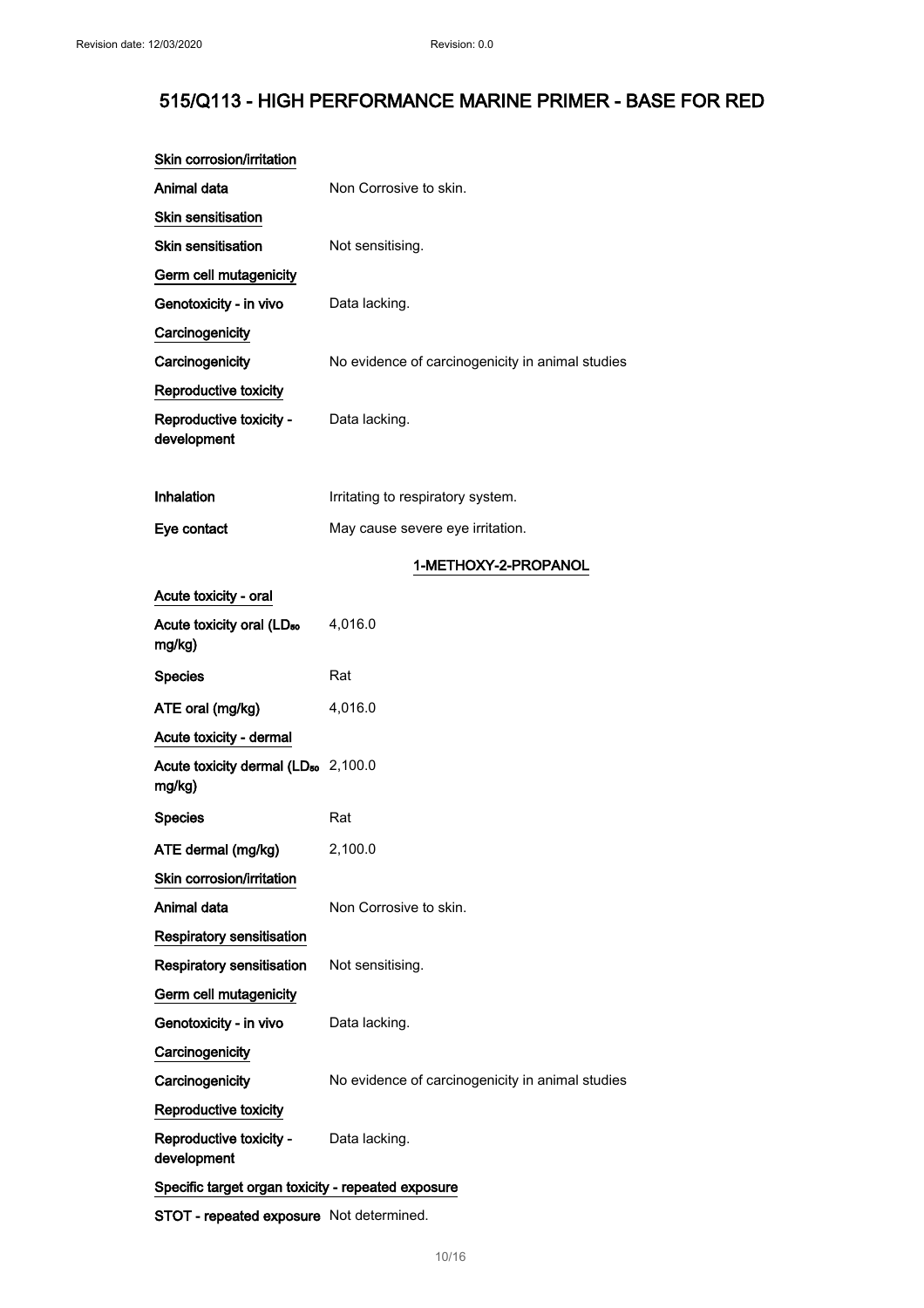### TRIZINC BIS(ORTHOPHOSPHATE)

|                                        | Acute toxicity - oral                              |                                                                                                      |  |
|----------------------------------------|----------------------------------------------------|------------------------------------------------------------------------------------------------------|--|
|                                        | Acute toxicity oral (LD <sub>50</sub><br>mg/kg)    | 5,100.0                                                                                              |  |
|                                        | <b>Species</b>                                     | Rat                                                                                                  |  |
|                                        | ATE oral (mg/kg)                                   | 5,100.0                                                                                              |  |
|                                        | Acute toxicity - inhalation                        |                                                                                                      |  |
|                                        | Notes (inhalation LC <sub>50</sub> )               | Not irritating                                                                                       |  |
|                                        | Skin corrosion/irritation                          |                                                                                                      |  |
|                                        | Animal data                                        | Not irritating.                                                                                      |  |
|                                        | Serious eye damage/irritation                      |                                                                                                      |  |
|                                        | Serious eye<br>damage/irritation                   | Not irritating.                                                                                      |  |
|                                        | <b>Respiratory sensitisation</b>                   |                                                                                                      |  |
|                                        | Respiratory sensitisation                          | Not sensitising.                                                                                     |  |
|                                        | <b>Skin sensitisation</b>                          |                                                                                                      |  |
|                                        | <b>Skin sensitisation</b>                          | Not sensitising.                                                                                     |  |
|                                        | Germ cell mutagenicity                             |                                                                                                      |  |
|                                        | Genotoxicity - in vitro                            | Does not contain any substances known to be mutagenic.                                               |  |
|                                        | Carcinogenicity                                    |                                                                                                      |  |
|                                        | Carcinogenicity                                    | There is no evidence that the product can cause cancer.                                              |  |
|                                        | Reproductive toxicity                              |                                                                                                      |  |
|                                        | Reproductive toxicity -<br>fertility               | This substance has no evidence of toxicity to reproduction.                                          |  |
|                                        | Specific target organ toxicity - single exposure   |                                                                                                      |  |
|                                        | STOT - single exposure                             | Not classified as a specific target organ toxicant after a single exposure.                          |  |
|                                        | Specific target organ toxicity - repeated exposure |                                                                                                      |  |
|                                        |                                                    | STOT - repeated exposure Not classified as a specific target organ toxicant after repeated exposure. |  |
|                                        | <b>General information</b>                         | No specific health hazards known.                                                                    |  |
|                                        | <b>SECTION 12: Ecological information</b>          |                                                                                                      |  |
| Ecotoxicity                            |                                                    | There are no data on the ecotoxicity of this product.                                                |  |
| Ecological information on ingredients. |                                                    |                                                                                                      |  |
|                                        |                                                    | <b>XYLENE</b>                                                                                        |  |
|                                        | Ecotoxicity                                        | The product is not expected to be hazardous to the environment.                                      |  |
| 12.1. Toxicity                         |                                                    |                                                                                                      |  |
| <b>Toxicity</b>                        |                                                    | Aquatic Chronic 2 - H411 Toxic to aquatic life with long lasting effects.                            |  |

 $\mathbb{R}^n$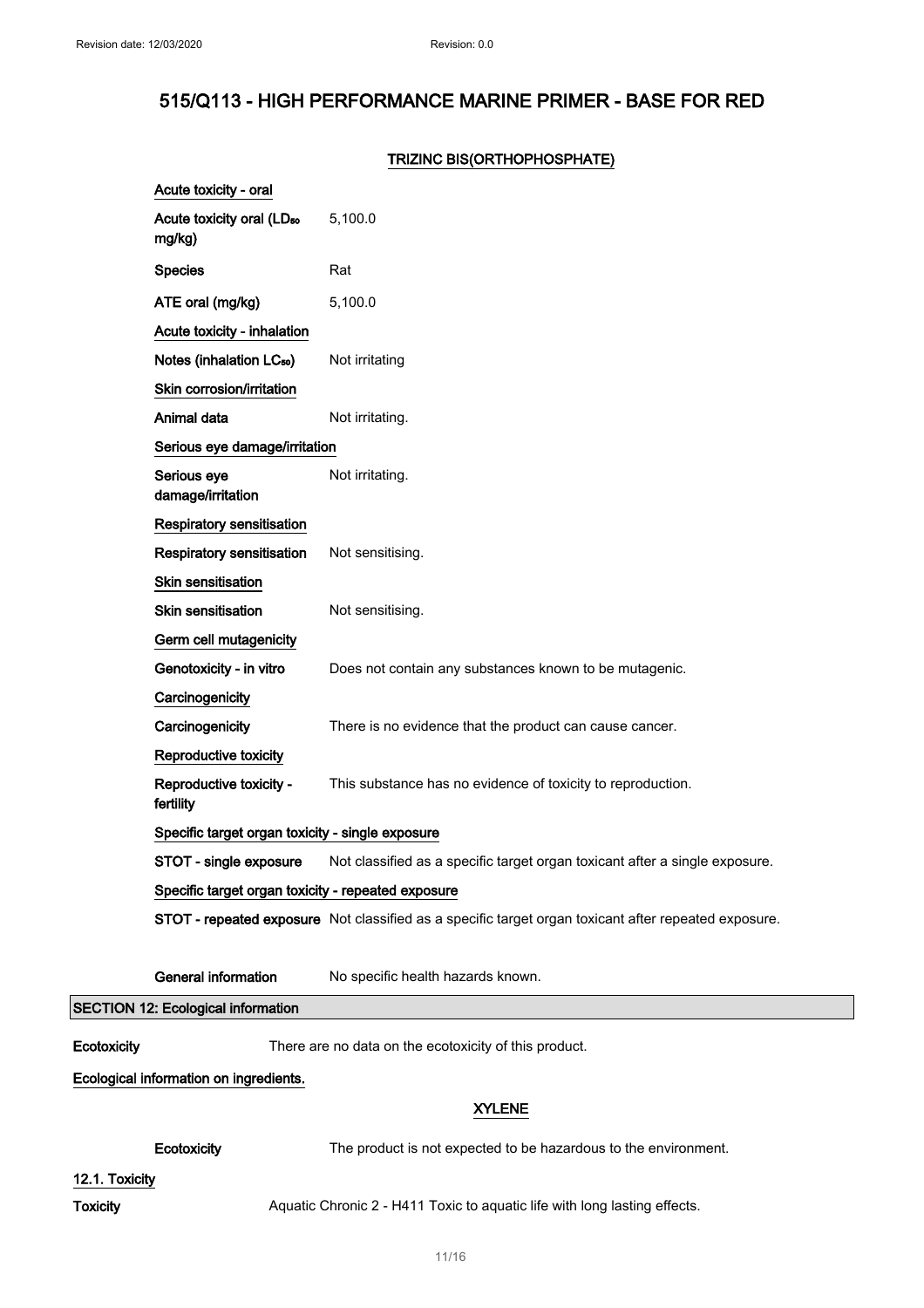## Ecological information on ingredients.

XYLENE

| Acute aquatic toxicity                    |                                                                                                                                                          |
|-------------------------------------------|----------------------------------------------------------------------------------------------------------------------------------------------------------|
| Acute toxicity - fish                     | LC <sub>50</sub> , 96 hours: 2.6 mg/l, Fish                                                                                                              |
| Acute toxicity - aquatic<br>invertebrates | EC <sub>50</sub> , 48 hours: 3.62 mg/l, Daphnia magna                                                                                                    |
| Acute toxicity - aquatic<br>plants        | IC <sub>50</sub> , 72 hours: 3.2 mg/l, Algae                                                                                                             |
|                                           | 2-METHYLPROPAN-1-OL                                                                                                                                      |
| Acute aquatic toxicity                    |                                                                                                                                                          |
| Acute toxicity - fish                     | $LC_{50}$ , 96 hours: 1430 mg/l, Fish                                                                                                                    |
| Acute toxicity - aquatic<br>invertebrates | EC <sub>50</sub> , 48 hours: 1100 mg/l, Daphnia magna                                                                                                    |
| Acute toxicity - aquatic<br>plants        | EC <sub>50</sub> , 72 hours: 593 mg/l, Pseudokirchneriella subcapitata                                                                                   |
| Acute toxicity -<br>microorganisms        | IC <sub>50</sub> , 16 hours: >1000 mg/l, Activated sludge                                                                                                |
|                                           | 1-METHOXY-2-PROPANOL                                                                                                                                     |
| Acute aquatic toxicity                    |                                                                                                                                                          |
| Acute toxicity - fish                     | Based on available data the classification criteria are not met.                                                                                         |
| Acute toxicity - aquatic<br>invertebrates | EC <sub>50</sub> , 48 hours: 23300 mg/l, Daphnia magna                                                                                                   |
| Acute toxicity - aquatic<br>plants        | EC <sub>50</sub> , : >1000 mg/l, Algae                                                                                                                   |
| Acute toxicity -<br>microorganisms        | IC <sub>50</sub> , 3 hours: >1000 mg/l, Activated sludge                                                                                                 |
|                                           | TRIZINC BIS(ORTHOPHOSPHATE)                                                                                                                              |
| Acute aquatic toxicity                    |                                                                                                                                                          |
| $LE(C)$ <sub>50</sub>                     | $0.1 < L(E)$ C50 ≤ 1                                                                                                                                     |
| M factor (Acute)                          | 1                                                                                                                                                        |
| Acute toxicity - fish                     | LC <sub>50</sub> , 96 hours: Oncorhynchus mykiss 0.14 - 0.26 Zn2+ mg/l, Fish                                                                             |
| Acute toxicity - aquatic<br>invertebrates | EC <sub>50</sub> , 48 hours: Daphnia magna 0.04 - 0.86 Zn2+ mg/l, Daphnia magna                                                                          |
| Acute toxicity - aquatic<br>plants        | EC <sub>50</sub> , 72 hours: 0.136 - 0.15 Zn2+ mg/l, Selenastrum capricornutum<br>IC <sub>50</sub> , 72 hours: Desmodesmus subspicatus < 0.3 mg/l, Algae |
| Chronic aquatic toxicity                  |                                                                                                                                                          |
| <b>NOEC</b>                               | $0.01 <$ NOEC $\leq 0.1$                                                                                                                                 |
| Degradability                             | Non-rapidly degradable                                                                                                                                   |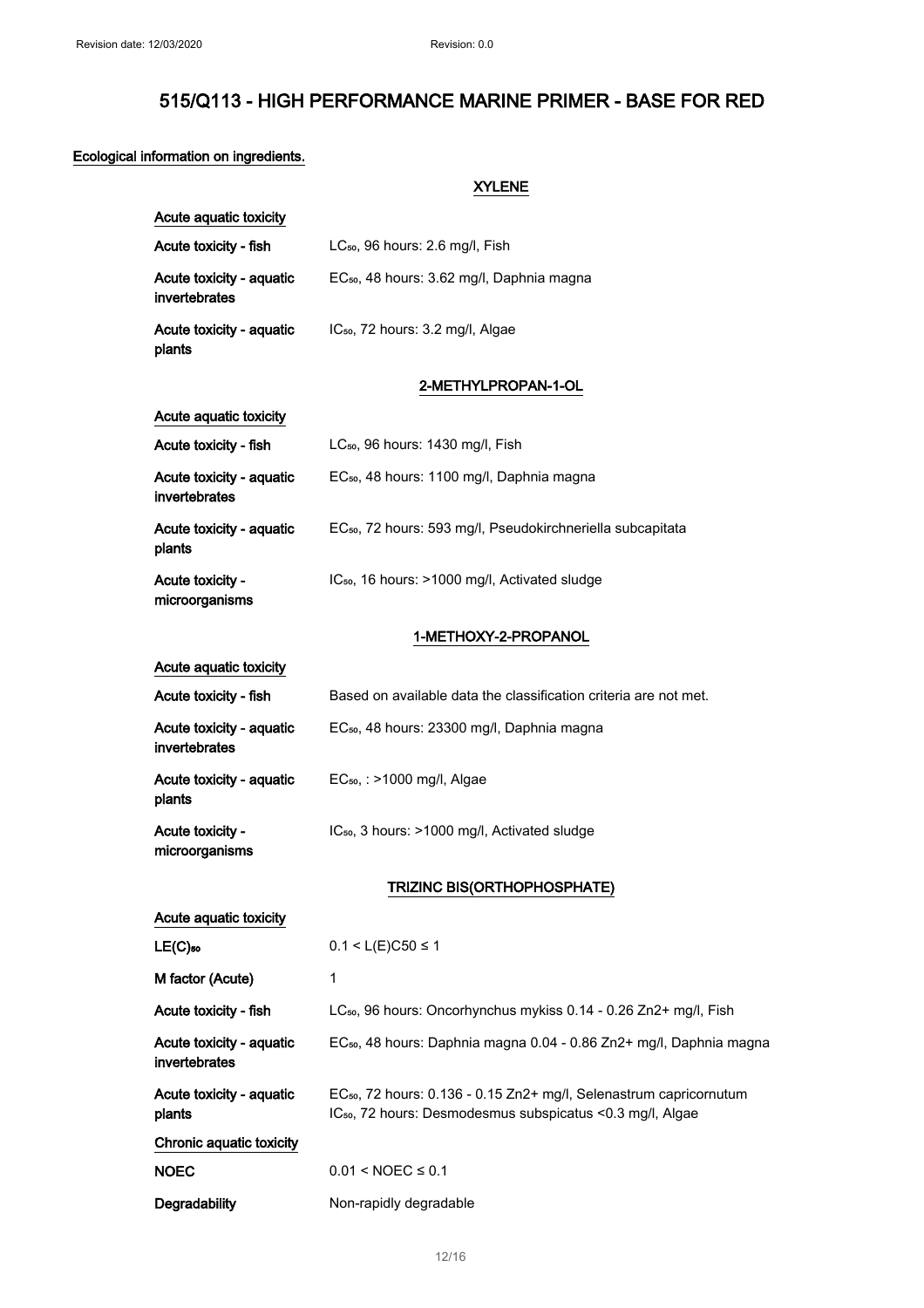M factor (Chronic) 1

12.2. Persistence and degradability

Persistence and degradability The degradability of the product is not known.

Ecological information on ingredients.

#### XYLENE

Persistence and degradability The product is readily biodegradable.

#### 12.3. Bioaccumulative potential

Bioaccumulative potential No data available on bioaccumulation.

Partition coefficient Not determined.

Ecological information on ingredients.

#### XYLENE

Partition coefficient log Kow: 3.12 - 3.2

## TRIZINC BIS(ORTHOPHOSPHATE)

Bioaccumulative potential The product is not bioaccumulating.

12.4. Mobility in soil

Mobility The product is insoluble in water. Volatile liquid. The product contains organic solvents which will evaporate easily from all surfaces.

#### 12.5. Results of PBT and vPvB assessment

Results of PBT and vPvB assessment This product does not contain any substances classified as PBT or vPvB.

Ecological information on ingredients.

#### XYLENE

Results of PBT and vPvB assessment This substance is not classified as PBT or vPvB according to current EU criteria.

#### TRIZINC BIS(ORTHOPHOSPHATE)

Results of PBT and vPvB assessment This substance is not classified as PBT or vPvB according to current EU criteria.

#### 12.6. Other adverse effects

Other adverse effects None known.

Ecological information on ingredients.

#### TRIZINC BIS(ORTHOPHOSPHATE)

| Other adverse effects<br>Not available. |
|-----------------------------------------|
|-----------------------------------------|

SECTION 13: Disposal considerations

#### 13.1. Waste treatment methods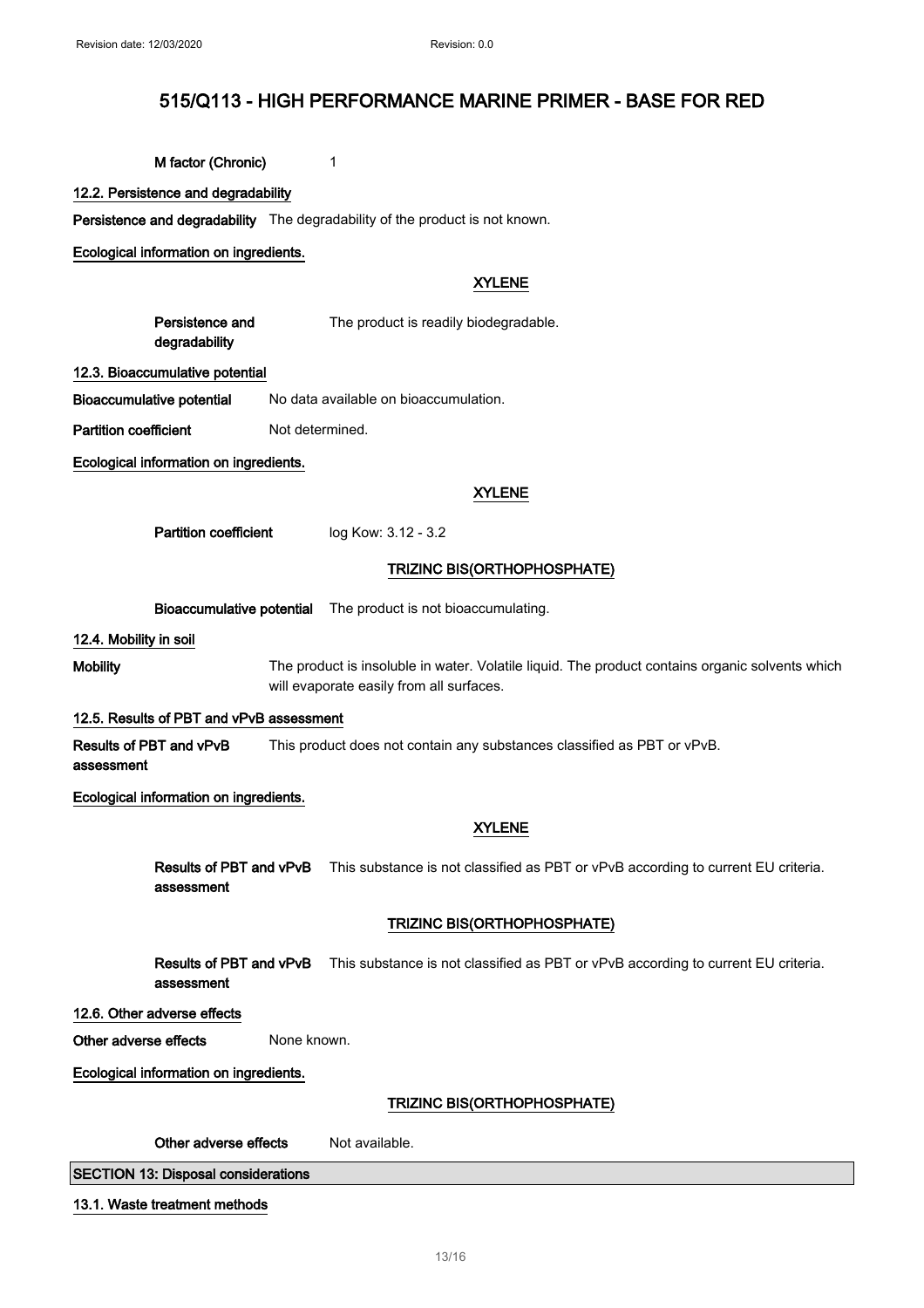| General information | Avoid the spillage or runoff entering drains, sewers or watercourses. Waste should be treated<br>as controlled waste. Dispose of waste to licensed waste disposal site in accordance with the<br>requirements of the local Waste Disposal Authority. When handling waste, the safety<br>precautions applying to handling of the product should be considered. DO NOT reuse<br>containers containing residual product without commercial cleaning                                                                                                                                                                                                                      |
|---------------------|-----------------------------------------------------------------------------------------------------------------------------------------------------------------------------------------------------------------------------------------------------------------------------------------------------------------------------------------------------------------------------------------------------------------------------------------------------------------------------------------------------------------------------------------------------------------------------------------------------------------------------------------------------------------------|
| Waste class         | When this material, in its liquid state, as supplied, becomes a waste, it is categorised as a<br>hazardous waste, with code 08 01 11* (EPOXY BASED LIQUID WASTE). Part-used<br>containers, not drained and/or rigorously scraped out and containing residues of the supplied<br>material, are categorised as hazardous waste, with code 08 01 11 <sup>*</sup> (EPOXY BASED LIQUID<br>WASTE). Ideally this component should be mixed with the appropriate hardener and allowed<br>to react fully to produce a solid waste. Neutralised empty packages, are categorised as non-<br>hazardous waste, with code 15 01 02(plastic packaging) or 15 01 04 (metal packaging) |

### SECTION 14: Transport information

| General                           | This product is packed in accordance with the Limited Quantity Provisions of CDGCPL2, ADR<br>and IMDG. |
|-----------------------------------|--------------------------------------------------------------------------------------------------------|
| 14.1. UN number                   |                                                                                                        |
| UN No. (ADR/RID)                  | 1263                                                                                                   |
| UN No. (IMDG)                     | 1263                                                                                                   |
| UN No. (ICAO)                     | 1263                                                                                                   |
| 14.2. UN proper shipping name     |                                                                                                        |
| Proper shipping name<br>(ADR/RID) | PAINT OR PAINT RELATED MATERIAL                                                                        |
|                                   | Proper shipping name (IMDG) PAINT OR PAINT RELATED MATERIAL                                            |
|                                   | Proper shipping name (ICAO) PAINT OR PAINT RELATED MATERIAL                                            |
| 14.3. Transport hazard class(es)  |                                                                                                        |
| <b>ADR/RID class</b>              | 3                                                                                                      |
| <b>IMDG class</b>                 | 3                                                                                                      |
| ICAO class/division               | 3                                                                                                      |
| <b>Transport labels</b>           |                                                                                                        |
| W                                 |                                                                                                        |
| 14.4. Packing group               |                                                                                                        |
| ADR/RID packing group             | $\mathbf{III}$                                                                                         |
| <b>IMDG packing group</b>         | $\ensuremath{\mathsf{III}}\xspace$                                                                     |
| ICAO packing group                | III                                                                                                    |
| 14.5. Environmental hazards       |                                                                                                        |

Environmentally hazardous substance/marine pollutant No.

14.6. Special precautions for user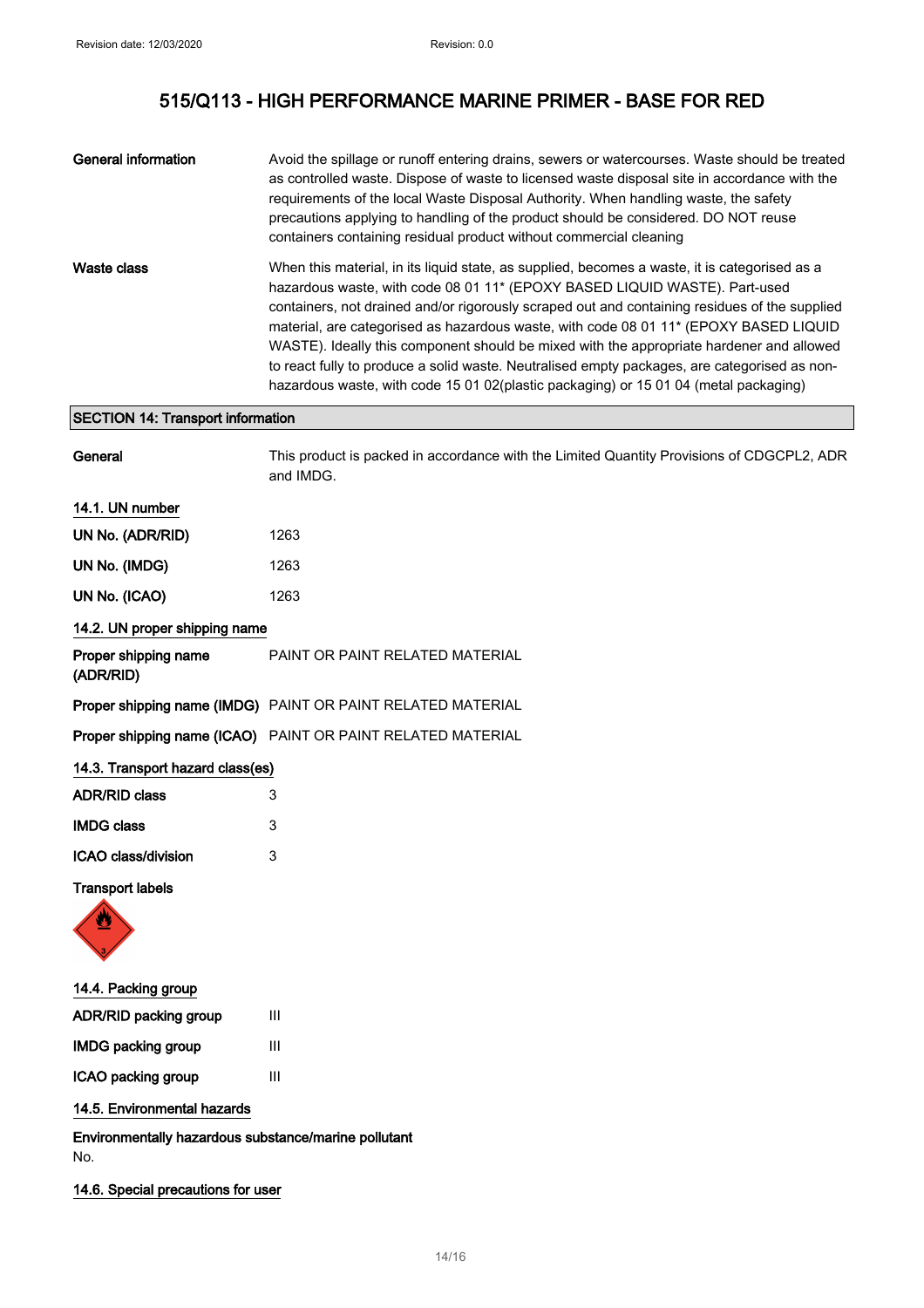Always transport in closed containers that are upright and secure. Ensure that persons transporting the product know what to do in the event of an accident or spillage.

| EmS | $F-E$ , S-E |
|-----|-------------|
|-----|-------------|

Tunnel restriction code (D/E)

#### 14.7. Transport in bulk according to Annex II of MARPOL and the IBC Code

Transport in bulk according to Not applicable. Annex II of MARPOL 73/78 and the IBC Code

### SECTION 15: Regulatory information

#### 15.1. Safety, health and environmental regulations/legislation specific for the substance or mixture

| EU legislation | Regulation (EC) No 1907/2006 of the European Parliament and of the Council of 18                     |
|----------------|------------------------------------------------------------------------------------------------------|
|                | December 2006 concerning the Registration, Evaluation, Authorisation and Restriction of              |
|                | Chemicals (REACH) (as amended).                                                                      |
|                | Regulation (EC) No 1272/2008 of the European Parliament and of the Council of 16                     |
|                | December 2008 on classification, labelling and packaging of substances and mixtures (as<br>amended). |
|                | Commission Regulation (EU) No 2015/830 of 28 May 2015.                                               |

#### 15.2. Chemical safety assessment

No chemical safety assessment has been carried out.

SECTION 16: Other information

| Abbreviations and acronyms<br>used in the safety data sheet | ATE: Acute Toxicity Estimate.<br>ADR: European Agreement concerning the International Carriage of Dangerous Goods by<br>Road.<br>CAS: Chemical Abstracts Service.<br>DNEL: Derived No Effect Level.<br>GHS: Globally Harmonized System.<br>IATA: International Air Transport Association.<br>ICAO: Technical Instructions for the Safe Transport of Dangerous Goods by Air.<br>IMDG: International Maritime Dangerous Goods.<br>LD <sub>50</sub> : Lethal Dose to 50% of a test population (Median Lethal Dose).<br>PBT: Persistent. Bioaccumulative and Toxic substance.<br>PNEC: Predicted No Effect Concentration.<br>REACH: Registration, Evaluation, Authorisation and Restriction of Chemicals Regulation<br>(EC) No 1907/2006.<br>vPvB: Very Persistent and Very Bioaccumulative.<br>EC <sub>50</sub> : 50% of maximal Effective Concentration. |
|-------------------------------------------------------------|--------------------------------------------------------------------------------------------------------------------------------------------------------------------------------------------------------------------------------------------------------------------------------------------------------------------------------------------------------------------------------------------------------------------------------------------------------------------------------------------------------------------------------------------------------------------------------------------------------------------------------------------------------------------------------------------------------------------------------------------------------------------------------------------------------------------------------------------------------|
| <b>Classification abbreviations</b><br>and acronyms         | Aquatic Acute = Hazardous to the aquatic environment (acute)<br>Aquatic Chronic = Hazardous to the aquatic environment (chronic)<br>Asp. Tox. = Aspiration hazard<br>Eye Dam. = Serious eye damage<br>Eye Irrit. $=$ Eye irritation<br>Resp. Sens. = Respiratory sensitisation<br>Skin Corr. = Skin corrosion<br>Skin Irrit. = Skin irritation<br>Skin Sens. = Skin sensitisation<br>STOT RE = Specific target organ toxicity-repeated exposure<br>STOT SE = Specific target organ toxicity-single exposure                                                                                                                                                                                                                                                                                                                                            |